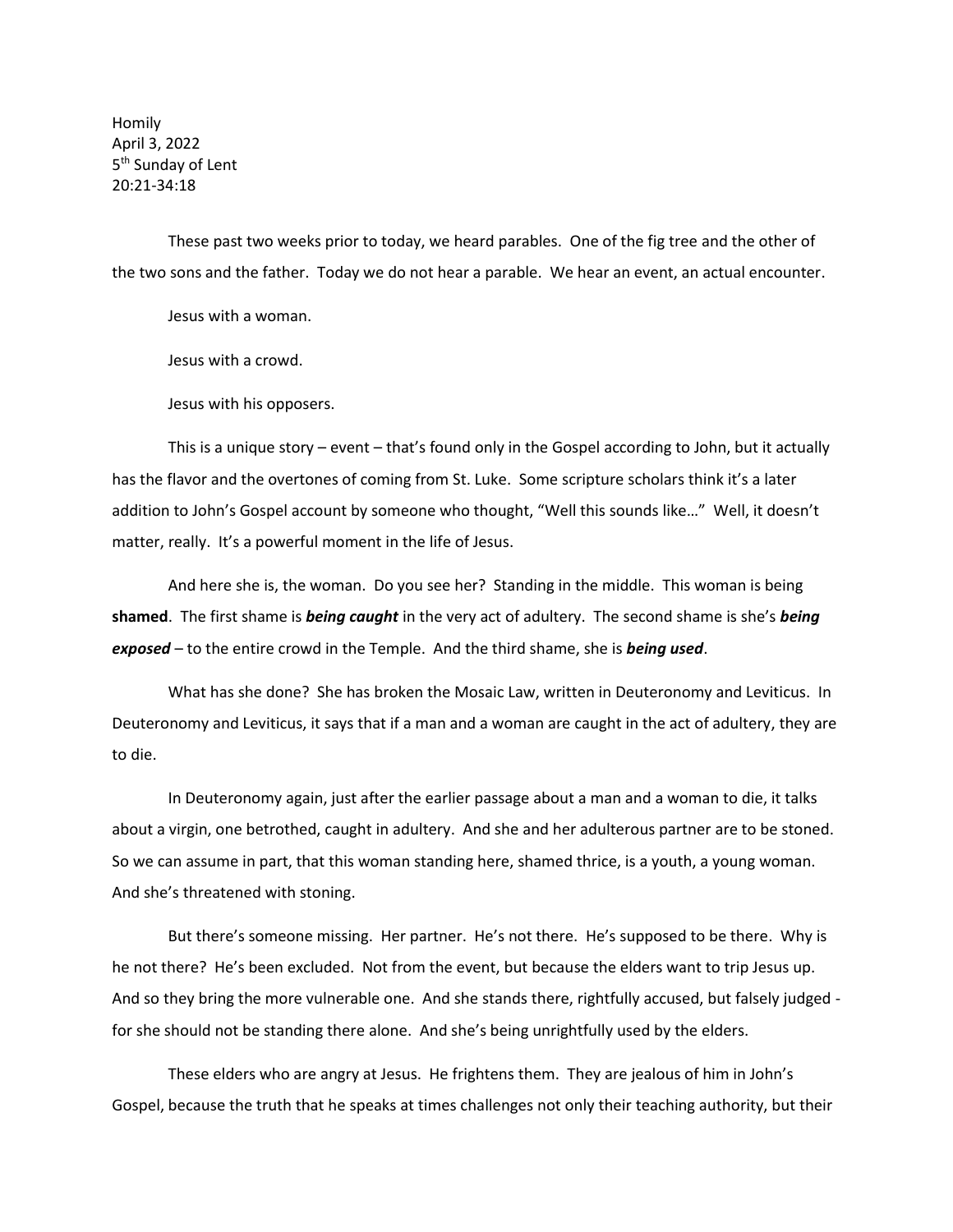complete understanding of Mosaic Law, of which they are the experts. They don't like it. And so, in their rigidity, a radical rigidity to defend the Law, they twist it to their own purpose against Jesus and victimize - three times - this young woman.

They're not alone. There's a crowd in the temple and they all have stones. (Yeah. I'm not a baseball player. [– Tossing the stone…]) Stones! Maybe it's their favorite stone. I'm not sure. This is a really nice one. It's smooth and yet it has pointy edges. Can you imagine throwing this at someone?

But they have their stones and they're just waiting. Waiting to see what Jesus says. They're going to trap him. And then they are probably going to stone her. (Holding up the stone…) This is their tool in their hands. It's a tool of anger. It's a tool of self-righteous judgment. It's a tool of evil purpose. And they clutch it close for its use.

So you know, they test Jesus. And what does he do? He gets down and doodles in the dirt with his finger! What is he doodling? He does it twice. The first time, it's just a response to the challenge. But then he stands up and he has that line that we all know only too well. "Let the one among you who is without sin cast the first stone." And then he's back on the ground, doodling some more.

Have you ever wondered what he was doodling, writing in the dirt? There's only one passage in all of Scripture that speaks of that. It's Jeremiah 17:13, where it says, "Those who would abandon God will have their names written in the dirt, for they have abandoned the fountain of life."

But what's he writing? Some say it was probably their names. The accusers. We know that in the Old Testament, to know someone's name was to have power over the one. That's why as we heard recently, "I AM, Who Am," that great smart aleck response from God? Because no one is going to have power over God, through a name. Perhaps that's what he was doing. Exposing them.

Or perhaps, it is conjectured that, he was doodling their sins. I could see that, with John's Gospel account. Jesus is powerful. He is knowing. And it's a constant projection.

But then, they all walk away. The anger has been deflated. The envy. They all walk away. The elders who brought the accusation first, and then the crowd that they had incited.

What a waste of a good stone. But have you ever wondered as they walked away – what did they do with their stone? You kind of get used to it. Have you wondered if, as they walked away, dropped the stone? That's a possibility. (Drops the stone. [Where'd you go? There you are.] Picks up